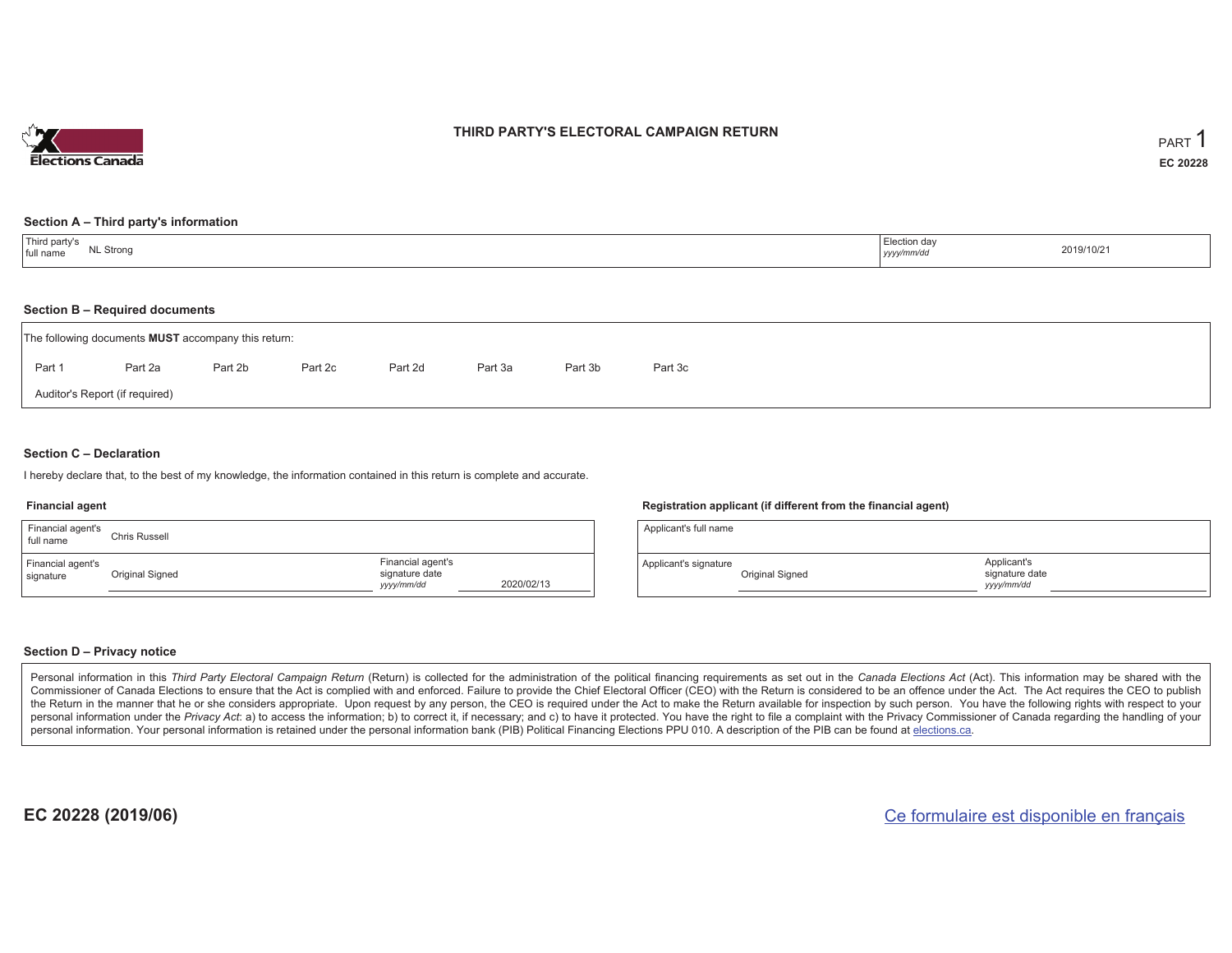

#### **THIRD PARTY'S ELECTORAL CAMPAIGN RETURN HIRD PARTY'S ELECTORAL CAMPAIGN RETURN<br>Statement of monetary contributions received PART 2a**

**EC 20228**

| No.                                                                                 | Full name                             | <b>Street</b><br>no. | <b>Street</b> | Apt. | City    | Prov./<br>Terr. | Postal<br>code | Date<br>received<br>yyyy/mm/dd                                                 | Individual<br>\$ | Business /<br>Commercial<br>organization<br>$\mathsf{s}$ | Government<br>\$ | <b>Trade union</b><br>S. | Corporation<br>without share<br>capital<br>\$ | Unincorporated<br>organization or<br>association<br>$\mathbf{s}$ |
|-------------------------------------------------------------------------------------|---------------------------------------|----------------------|---------------|------|---------|-----------------|----------------|--------------------------------------------------------------------------------|------------------|----------------------------------------------------------|------------------|--------------------------|-----------------------------------------------|------------------------------------------------------------------|
| $\overline{1}$                                                                      | Manning Centre for Building Democracy |                      |               |      | Calgary | AB              | <b>T2E 2P6</b> | 2019/09/23                                                                     |                  |                                                          |                  |                          | 4,500.00                                      |                                                                  |
|                                                                                     |                                       |                      |               |      |         |                 |                |                                                                                |                  |                                                          |                  |                          |                                               |                                                                  |
|                                                                                     |                                       |                      |               |      |         |                 |                |                                                                                |                  |                                                          |                  |                          |                                               |                                                                  |
|                                                                                     |                                       |                      |               |      |         |                 |                |                                                                                |                  |                                                          |                  |                          |                                               |                                                                  |
|                                                                                     |                                       |                      |               |      |         |                 |                |                                                                                |                  |                                                          |                  |                          |                                               |                                                                  |
|                                                                                     |                                       |                      |               |      |         |                 |                |                                                                                |                  |                                                          |                  |                          |                                               |                                                                  |
|                                                                                     |                                       |                      |               |      |         |                 |                |                                                                                |                  |                                                          |                  |                          |                                               |                                                                  |
|                                                                                     |                                       |                      |               |      |         |                 |                |                                                                                |                  |                                                          |                  |                          |                                               |                                                                  |
|                                                                                     |                                       |                      |               |      |         |                 |                |                                                                                |                  |                                                          |                  |                          |                                               |                                                                  |
|                                                                                     |                                       |                      |               |      |         |                 |                |                                                                                |                  |                                                          |                  |                          |                                               |                                                                  |
|                                                                                     |                                       |                      |               |      |         |                 |                |                                                                                |                  |                                                          |                  |                          |                                               |                                                                  |
|                                                                                     |                                       |                      |               |      |         |                 |                |                                                                                |                  |                                                          |                  |                          |                                               |                                                                  |
|                                                                                     |                                       |                      |               |      |         |                 |                |                                                                                |                  |                                                          |                  |                          |                                               |                                                                  |
|                                                                                     |                                       |                      |               |      |         |                 |                |                                                                                |                  |                                                          |                  |                          |                                               |                                                                  |
|                                                                                     |                                       |                      |               |      |         |                 |                |                                                                                |                  |                                                          |                  |                          |                                               |                                                                  |
|                                                                                     |                                       |                      |               |      |         |                 |                | Totals carried forward from previous page \$                                   |                  |                                                          |                  |                          |                                               |                                                                  |
|                                                                                     |                                       |                      |               |      |         |                 |                | Total amount of monetary contributions by contributors who gave over \$200 (A) |                  |                                                          |                  |                          | 4,500.00                                      |                                                                  |
|                                                                                     |                                       |                      |               |      |         |                 |                | Number of contributors who gave over \$200                                     |                  |                                                          |                  |                          |                                               |                                                                  |
| Total amount of monetary contributions by contributors who gave \$200 or less $(B)$ |                                       |                      |               |      |         |                 |                |                                                                                |                  |                                                          |                  |                          |                                               |                                                                  |
| Number of contributors who gave \$200 or less                                       |                                       |                      |               |      |         |                 |                |                                                                                |                  |                                                          |                  |                          |                                               |                                                                  |
|                                                                                     |                                       |                      |               |      |         |                 |                | Total amount of all monetary contributions (A+B)                               |                  |                                                          |                  |                          | 4,500.00                                      |                                                                  |
| Number of contributors who gave monetary contributions                              |                                       |                      |               |      |         |                 |                |                                                                                |                  |                                                          |                  |                          |                                               |                                                                  |

| Third<br>' party | Strono<br>. | n dav<br>1019/10/2<br>. <i>тип.</i><br>,,,,, | Page |  |
|------------------|-------------|----------------------------------------------|------|--|
|------------------|-------------|----------------------------------------------|------|--|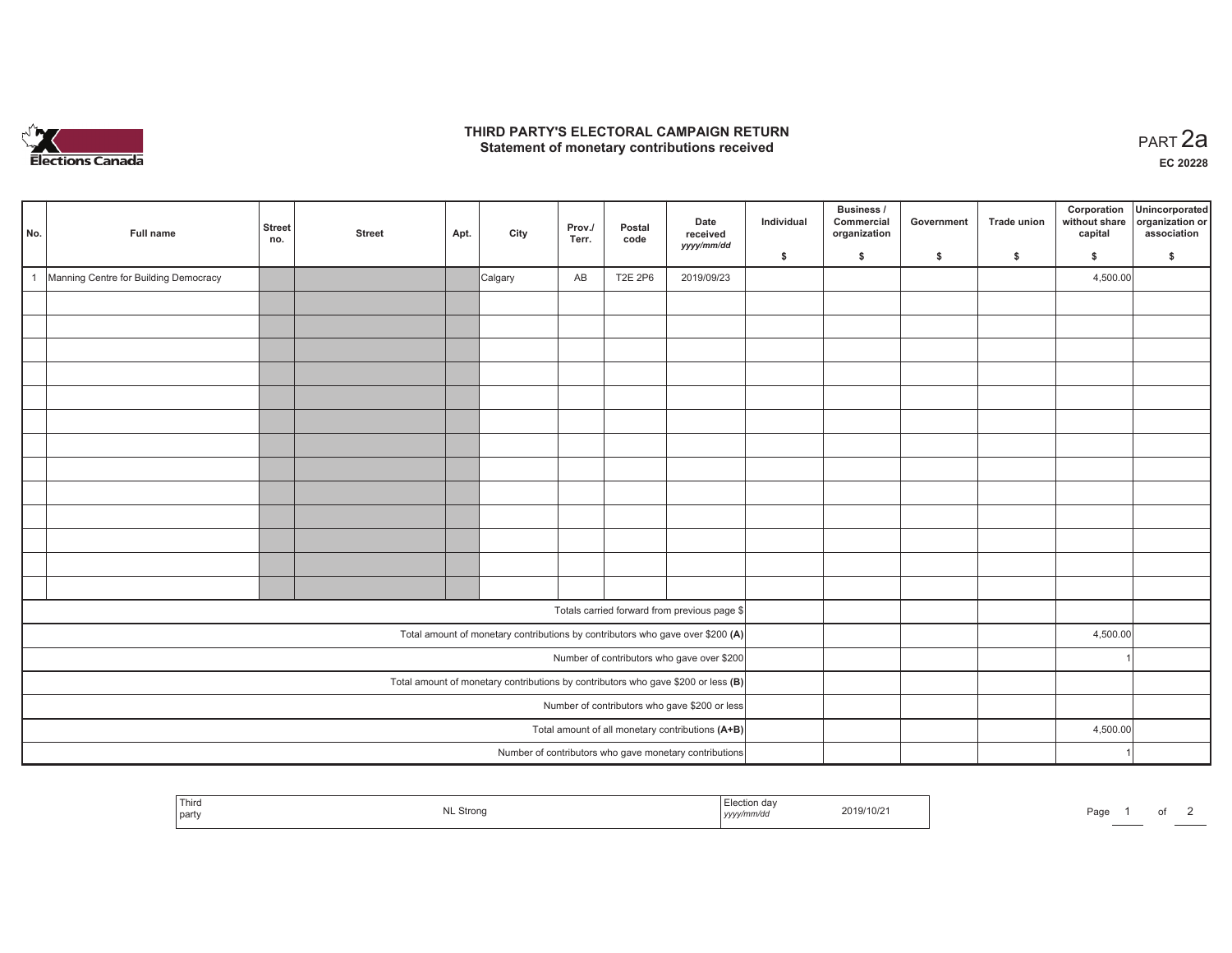

#### **THIRD PARTY'S ELECTORAL CAMPAIGN RETURN HIRD PARTY'S ELECTORAL CAMPAIGN RETURN<br>Statement of monetary contributions received PART 2a**

**EC 20228**

|                                                        |  |           |                      |               |      |      | Prov./ | Postal | Date                                                                                | Individual | <b>Business /</b><br>Commercial | Government | Trade union | Corporation<br>without share | Unincorporated<br>organization or |
|--------------------------------------------------------|--|-----------|----------------------|---------------|------|------|--------|--------|-------------------------------------------------------------------------------------|------------|---------------------------------|------------|-------------|------------------------------|-----------------------------------|
| No.                                                    |  | Full name | <b>Street</b><br>no. | <b>Street</b> | Apt. | City | Terr.  | code   | received<br>yyyy/mm/dd                                                              |            | organization                    |            |             | capital                      | association                       |
|                                                        |  |           |                      |               |      |      |        |        |                                                                                     | \$         | \$                              | \$         | \$          | \$                           | \$                                |
|                                                        |  |           |                      |               |      |      |        |        |                                                                                     |            |                                 |            |             |                              |                                   |
|                                                        |  |           |                      |               |      |      |        |        |                                                                                     |            |                                 |            |             |                              |                                   |
|                                                        |  |           |                      |               |      |      |        |        |                                                                                     |            |                                 |            |             |                              |                                   |
|                                                        |  |           |                      |               |      |      |        |        |                                                                                     |            |                                 |            |             |                              |                                   |
|                                                        |  |           |                      |               |      |      |        |        |                                                                                     |            |                                 |            |             |                              |                                   |
|                                                        |  |           |                      |               |      |      |        |        |                                                                                     |            |                                 |            |             |                              |                                   |
|                                                        |  |           |                      |               |      |      |        |        |                                                                                     |            |                                 |            |             |                              |                                   |
|                                                        |  |           |                      |               |      |      |        |        |                                                                                     |            |                                 |            |             |                              |                                   |
|                                                        |  |           |                      |               |      |      |        |        |                                                                                     |            |                                 |            |             |                              |                                   |
|                                                        |  |           |                      |               |      |      |        |        |                                                                                     |            |                                 |            |             |                              |                                   |
|                                                        |  |           |                      |               |      |      |        |        |                                                                                     |            |                                 |            |             |                              |                                   |
|                                                        |  |           |                      |               |      |      |        |        |                                                                                     |            |                                 |            |             |                              |                                   |
|                                                        |  |           |                      |               |      |      |        |        |                                                                                     |            |                                 |            |             |                              |                                   |
|                                                        |  |           |                      |               |      |      |        |        |                                                                                     |            |                                 |            |             |                              |                                   |
|                                                        |  |           |                      |               |      |      |        |        | Totals carried forward from previous page \$                                        |            |                                 |            |             | 4,500.00                     |                                   |
|                                                        |  |           |                      |               |      |      |        |        | Total amount of monetary contributions by contributors who gave over \$200 (A)      |            |                                 |            |             |                              |                                   |
|                                                        |  |           |                      |               |      |      |        |        | Number of contributors who gave over \$200                                          |            |                                 |            |             |                              |                                   |
|                                                        |  |           |                      |               |      |      |        |        | Total amount of monetary contributions by contributors who gave \$200 or less $(B)$ |            |                                 |            |             | 66.88                        |                                   |
| Number of contributors who gave \$200 or less          |  |           |                      |               |      |      |        |        |                                                                                     |            |                                 |            |             |                              |                                   |
| Total amount of all monetary contributions (A+B)       |  |           |                      |               |      |      |        |        |                                                                                     |            |                                 |            |             | 4,566.88                     |                                   |
| Number of contributors who gave monetary contributions |  |           |                      |               |      |      |        |        |                                                                                     |            |                                 |            |             |                              | 2                                 |

| 2019/10/21<br>Stron<br>Page<br>party<br>$\cdots$<br>unvaa<br>,,,,, |  | Thirc |  |  |  |  |  |  |  |
|--------------------------------------------------------------------|--|-------|--|--|--|--|--|--|--|
|--------------------------------------------------------------------|--|-------|--|--|--|--|--|--|--|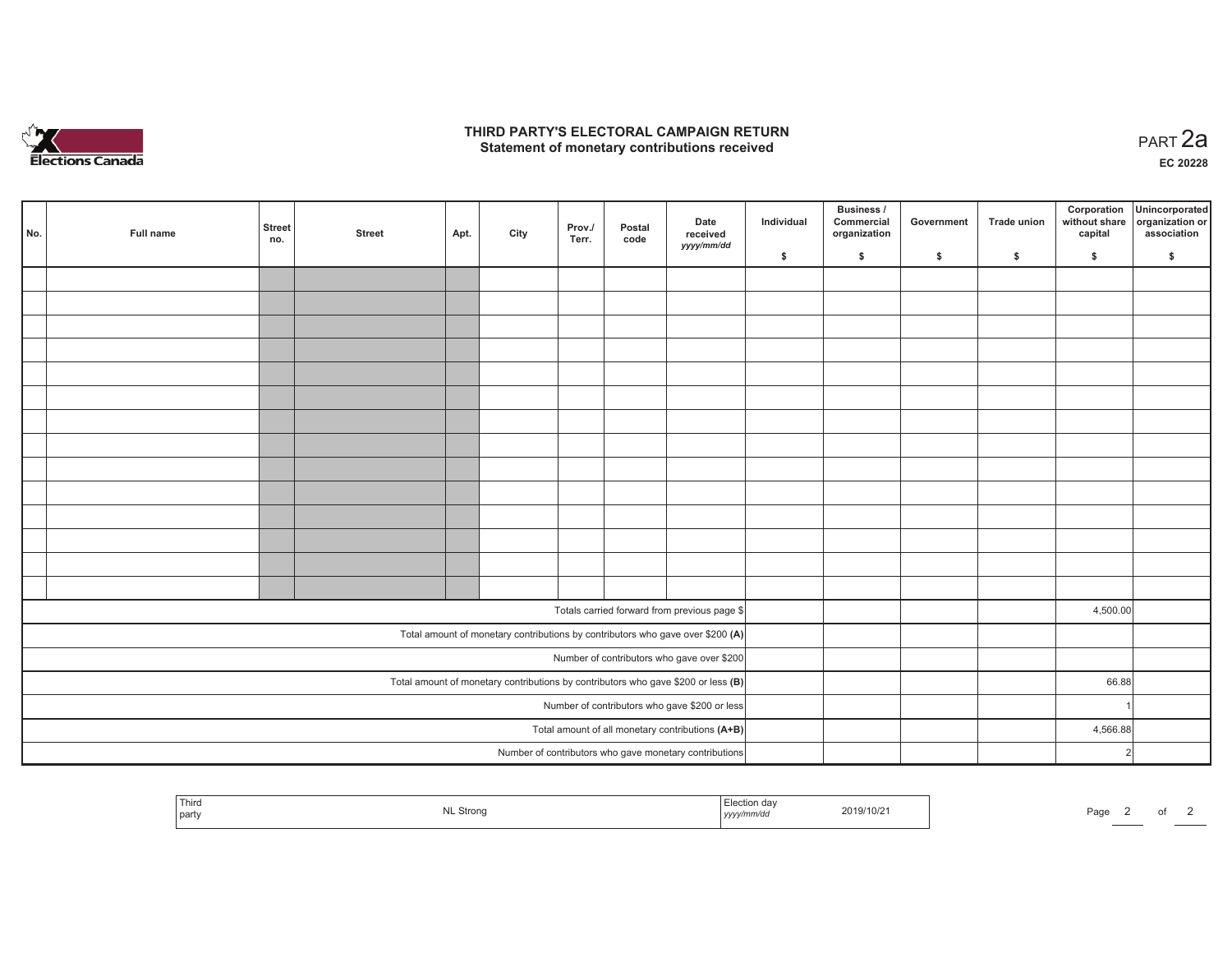

#### **THIRD PARTY'S ELECTORAL CAMPAIGN RETURN**  THIRD PARTY'S ELECTORAL CAMPAIGN RETURN<br>Statement of non-monetary contributions received

|                                                                                       | No.                                                        | Full name | <b>Street</b><br>no. | <b>Street</b> | Apt. | City | Prov./<br>Terr. | Postal<br>code | Date<br>received<br>yyyy/mm/dd                                                     | Individual | <b>Business /</b><br>Commercial<br>organization | Government | Trade union | Corporation<br>capital | Unincorporated<br>without share organization or<br>association |
|---------------------------------------------------------------------------------------|------------------------------------------------------------|-----------|----------------------|---------------|------|------|-----------------|----------------|------------------------------------------------------------------------------------|------------|-------------------------------------------------|------------|-------------|------------------------|----------------------------------------------------------------|
|                                                                                       |                                                            |           |                      |               |      |      |                 |                |                                                                                    | \$         | \$                                              | \$         | \$          | \$                     | \$                                                             |
|                                                                                       |                                                            |           |                      |               |      |      |                 |                |                                                                                    |            |                                                 |            |             |                        |                                                                |
|                                                                                       |                                                            |           |                      |               |      |      |                 |                |                                                                                    |            |                                                 |            |             |                        |                                                                |
|                                                                                       |                                                            |           |                      |               |      |      |                 |                |                                                                                    |            |                                                 |            |             |                        |                                                                |
|                                                                                       |                                                            |           |                      |               |      |      |                 |                |                                                                                    |            |                                                 |            |             |                        |                                                                |
|                                                                                       |                                                            |           |                      |               |      |      |                 |                |                                                                                    |            |                                                 |            |             |                        |                                                                |
|                                                                                       |                                                            |           |                      |               |      |      |                 |                |                                                                                    |            |                                                 |            |             |                        |                                                                |
|                                                                                       |                                                            |           |                      |               |      |      |                 |                |                                                                                    |            |                                                 |            |             |                        |                                                                |
|                                                                                       |                                                            |           |                      |               |      |      |                 |                |                                                                                    |            |                                                 |            |             |                        |                                                                |
|                                                                                       |                                                            |           |                      |               |      |      |                 |                |                                                                                    |            |                                                 |            |             |                        |                                                                |
|                                                                                       |                                                            |           |                      |               |      |      |                 |                |                                                                                    |            |                                                 |            |             |                        |                                                                |
|                                                                                       |                                                            |           |                      |               |      |      |                 |                |                                                                                    |            |                                                 |            |             |                        |                                                                |
|                                                                                       |                                                            |           |                      |               |      |      |                 |                |                                                                                    |            |                                                 |            |             |                        |                                                                |
|                                                                                       |                                                            |           |                      |               |      |      |                 |                |                                                                                    |            |                                                 |            |             |                        |                                                                |
|                                                                                       |                                                            |           |                      |               |      |      |                 |                |                                                                                    |            |                                                 |            |             |                        |                                                                |
|                                                                                       |                                                            |           |                      |               |      |      |                 |                | Totals carried forward from previous page \$                                       |            |                                                 |            |             |                        |                                                                |
|                                                                                       |                                                            |           |                      |               |      |      |                 |                |                                                                                    |            |                                                 |            |             |                        |                                                                |
|                                                                                       |                                                            |           |                      |               |      |      |                 |                | Total amount of non-monetary contributions by contributors who gave over \$200 (A) |            |                                                 |            |             |                        |                                                                |
|                                                                                       |                                                            |           |                      |               |      |      |                 |                | Number of contributors who gave over \$200                                         |            |                                                 |            |             |                        |                                                                |
| Total amount of non-monetary contributions by contributors who gave \$200 or less (B) |                                                            |           |                      |               |      |      |                 |                |                                                                                    |            |                                                 |            |             |                        |                                                                |
| Number of contributors who gave \$200 or less                                         |                                                            |           |                      |               |      |      |                 |                |                                                                                    |            |                                                 |            |             |                        |                                                                |
| Total amount of all non-monetary contributions (A+B)                                  |                                                            |           |                      |               |      |      |                 |                |                                                                                    |            |                                                 |            |             |                        |                                                                |
|                                                                                       | Number of contributors who gave non-monetary contributions |           |                      |               |      |      |                 |                |                                                                                    |            |                                                 |            |             |                        |                                                                |

| Third<br>party | . Strono<br>. | <br>,,,, | 2019/10/21 | Page |
|----------------|---------------|----------|------------|------|
|                |               |          |            |      |

1 of 1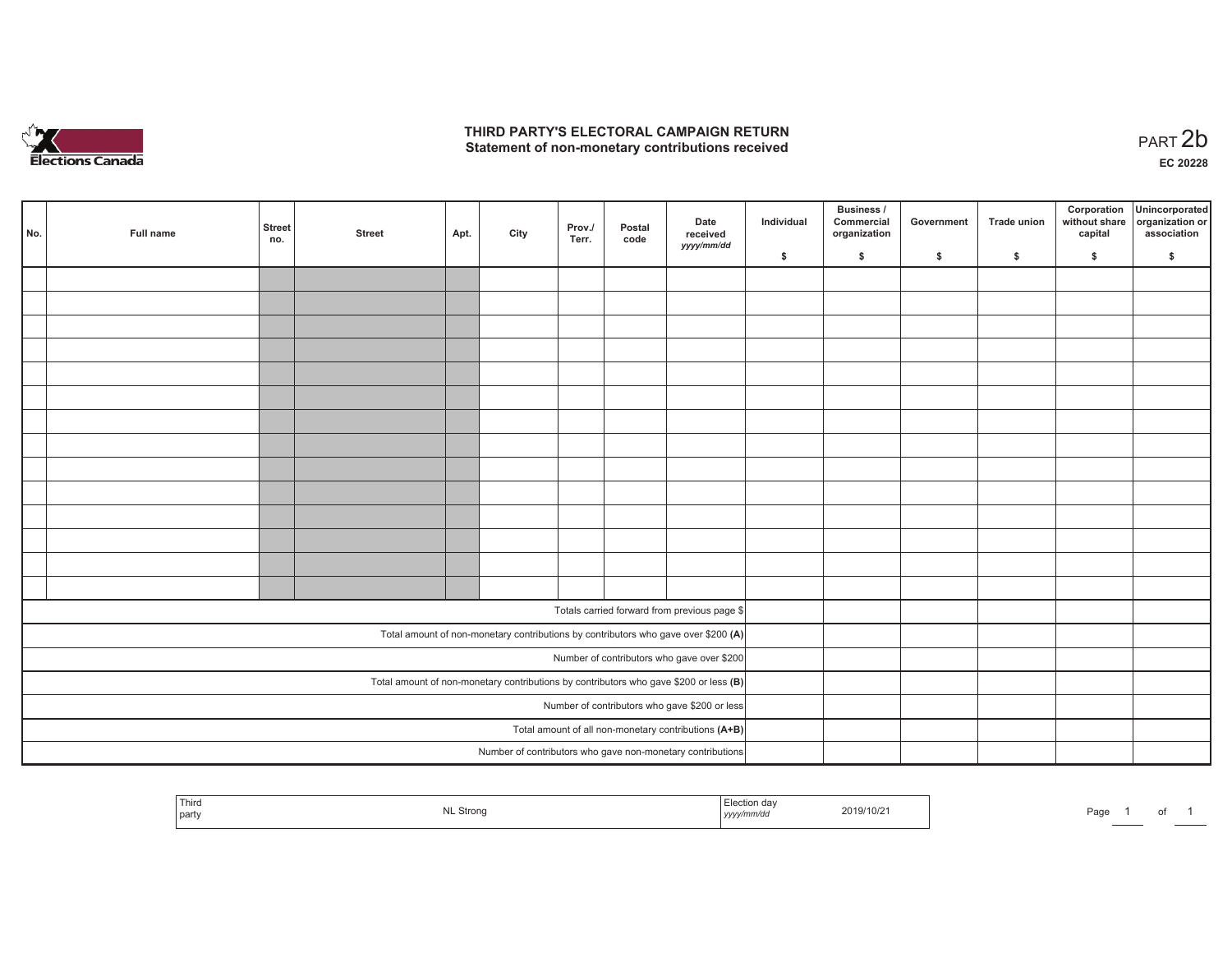

#### **THIRD PARTY'S ELECTORAL CAMPAIGN RETURN STATE:** PARTY'S ELECTORAL CAMPAIGN RETURN<br>
Statement of operating loans received

**EC 20228**

|                                              | No. | Full name | <b>Street</b><br>no. | <b>Street</b> | Apt. | City | Prov./<br>Terr. | Postal<br>code | Date<br>received                                                  | Individual | Business /<br>Commercial<br>organization | Government | Trade union | Corporation<br>capital | Unincorporated<br>without share organization or<br>association |
|----------------------------------------------|-----|-----------|----------------------|---------------|------|------|-----------------|----------------|-------------------------------------------------------------------|------------|------------------------------------------|------------|-------------|------------------------|----------------------------------------------------------------|
|                                              |     |           |                      |               |      |      |                 |                | yyyy/mm/dd                                                        | \$         | \$                                       | \$         | \$          | \$                     | \$                                                             |
|                                              |     |           |                      |               |      |      |                 |                |                                                                   |            |                                          |            |             |                        |                                                                |
|                                              |     |           |                      |               |      |      |                 |                |                                                                   |            |                                          |            |             |                        |                                                                |
|                                              |     |           |                      |               |      |      |                 |                |                                                                   |            |                                          |            |             |                        |                                                                |
|                                              |     |           |                      |               |      |      |                 |                |                                                                   |            |                                          |            |             |                        |                                                                |
|                                              |     |           |                      |               |      |      |                 |                |                                                                   |            |                                          |            |             |                        |                                                                |
|                                              |     |           |                      |               |      |      |                 |                |                                                                   |            |                                          |            |             |                        |                                                                |
|                                              |     |           |                      |               |      |      |                 |                |                                                                   |            |                                          |            |             |                        |                                                                |
|                                              |     |           |                      |               |      |      |                 |                |                                                                   |            |                                          |            |             |                        |                                                                |
|                                              |     |           |                      |               |      |      |                 |                |                                                                   |            |                                          |            |             |                        |                                                                |
|                                              |     |           |                      |               |      |      |                 |                |                                                                   |            |                                          |            |             |                        |                                                                |
|                                              |     |           |                      |               |      |      |                 |                |                                                                   |            |                                          |            |             |                        |                                                                |
|                                              |     |           |                      |               |      |      |                 |                |                                                                   |            |                                          |            |             |                        |                                                                |
|                                              |     |           |                      |               |      |      |                 |                |                                                                   |            |                                          |            |             |                        |                                                                |
|                                              |     |           |                      |               |      |      |                 |                |                                                                   |            |                                          |            |             |                        |                                                                |
|                                              |     |           |                      |               |      |      |                 |                | Totals carried forward from previous page \$                      |            |                                          |            |             |                        |                                                                |
|                                              |     |           |                      |               |      |      |                 |                | Total amount of loans by lenders who provided over \$200 (A)      |            |                                          |            |             |                        |                                                                |
|                                              |     |           |                      |               |      |      |                 |                | Number of lenders who provided over \$200                         |            |                                          |            |             |                        |                                                                |
|                                              |     |           |                      |               |      |      |                 |                | Total amount of loans by lenders who provided \$200 or less $(B)$ |            |                                          |            |             |                        |                                                                |
| Number of lenders who provided \$200 or less |     |           |                      |               |      |      |                 |                |                                                                   |            |                                          |            |             |                        |                                                                |
| Total amount of all loans (A+B)              |     |           |                      |               |      |      |                 |                |                                                                   |            |                                          |            |             |                        |                                                                |
| Number of all lenders who provided loans     |     |           |                      |               |      |      |                 |                |                                                                   |            |                                          |            |             |                        |                                                                |

| Third<br>part | .⊾ Stronα<br>$\cdots$ | tion dav<br>vvvvrnma<br>$\cdots$ $\cdots$<br>,,,,, | 2019/10/21 | Page |  |  |
|---------------|-----------------------|----------------------------------------------------|------------|------|--|--|
|               |                       |                                                    |            |      |  |  |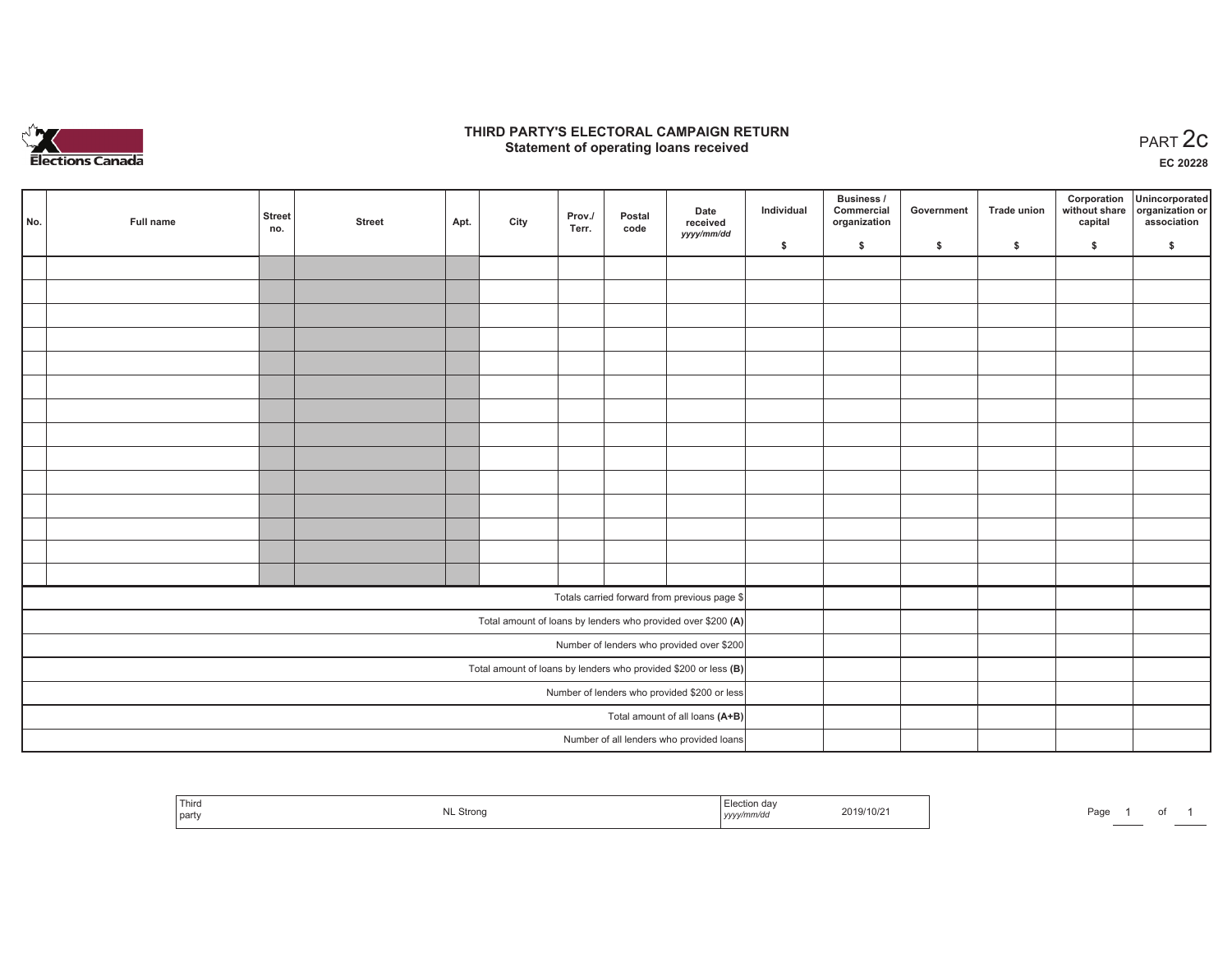# **Elections Canada**

## **THIRD PARTY'S ELECTORAL CAMPAIGN RETURN Summary of inflows**

| PART <sub>2d</sub> |
|--------------------|
| EC 20228           |

| No.   | Type of contributor / lender                 | <b>Monetary</b><br>contributions<br>(Part 2a) | Non-monetary<br>contributions<br>(Part 2b) | Loans<br>(Part 2c) | <b>Total</b> | Number of<br>contributors and<br>lenders |
|-------|----------------------------------------------|-----------------------------------------------|--------------------------------------------|--------------------|--------------|------------------------------------------|
|       |                                              | \$                                            | \$                                         | \$                 | \$           |                                          |
| 1.    | Individuals                                  |                                               |                                            |                    |              |                                          |
| 2.    | Businesses / Commercial organizations        |                                               |                                            |                    |              |                                          |
| 3.    | Governments                                  |                                               |                                            |                    |              |                                          |
| 4.    | Trade unions                                 |                                               |                                            |                    |              |                                          |
| 5.    | Corporations without share capital           | 4,566.88                                      |                                            |                    | 4,566.88     |                                          |
| 6.    | Unincorporated organizations or associations |                                               |                                            |                    |              |                                          |
| 7.    | Total (items 1 to 6)                         | 4,566.88                                      |                                            |                    | 4,566.88     | $\overline{2}$                           |
| Total |                                              |                                               |                                            |                    |              |                                          |
| 8.    | Amount of third party's resources used       |                                               |                                            |                    | 86.81        |                                          |
| 9.    | Grand total (items 7 and 8)                  | 4,566.88                                      |                                            |                    | 4,653.69     |                                          |

| Third | <b>NL Strong</b> | Election day | 2019/10/21 |
|-------|------------------|--------------|------------|
| party | ∽                | yyyy/mm/dd   |            |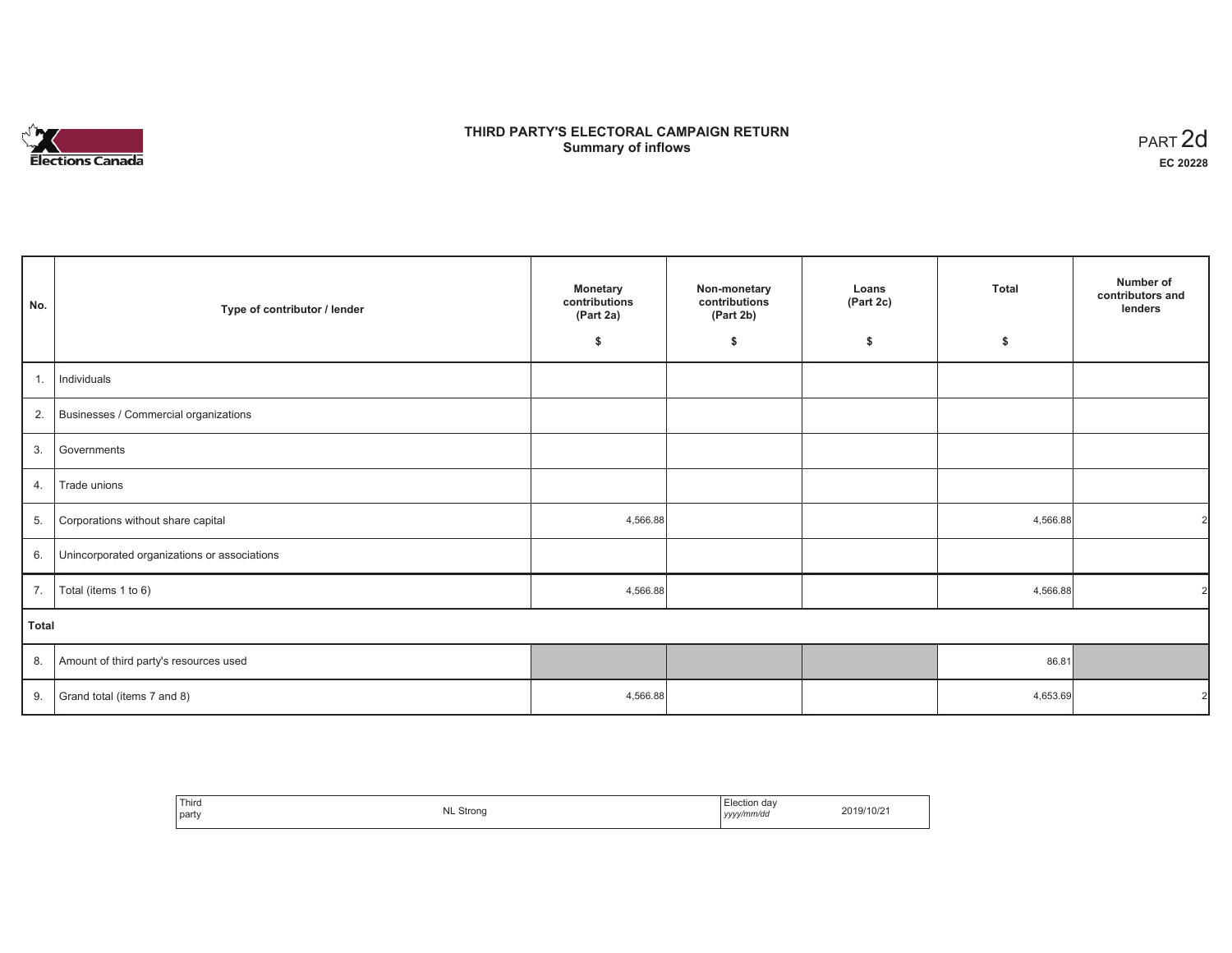

## **THIRD PARTY'S ELECTORAL CAMPAIGN RETURN Statement of expenses incurred for regulated activities that take place during the pre-election period**  *(Only applicable to a fixed-date general election)*

For a list of expense types, expense categories and expense subcategories, refer to Annex II in the Instructions.

| No. | Date<br>incurred<br>yyyy/mm/dd | <b>ED Code</b><br>$($ if applicable $)$ | Supplier | <b>Expense type</b> | Expense<br>category | Expense<br>subcategory | <b>Starting date</b><br>of activity,<br>advertisement<br>or survey<br>yyyy/mm/dd | Ending date<br>of activity,<br>advertisement<br>or survey<br>yyyy/mm/dd | Place of activity or<br>advertisement        | <b>Expense amount</b><br>\$ |
|-----|--------------------------------|-----------------------------------------|----------|---------------------|---------------------|------------------------|----------------------------------------------------------------------------------|-------------------------------------------------------------------------|----------------------------------------------|-----------------------------|
|     |                                |                                         |          |                     |                     |                        |                                                                                  |                                                                         |                                              |                             |
|     |                                |                                         |          |                     |                     |                        |                                                                                  |                                                                         |                                              |                             |
|     |                                |                                         |          |                     |                     |                        |                                                                                  |                                                                         |                                              |                             |
|     |                                |                                         |          |                     |                     |                        |                                                                                  |                                                                         |                                              |                             |
|     |                                |                                         |          |                     |                     |                        |                                                                                  |                                                                         |                                              |                             |
|     |                                |                                         |          |                     |                     |                        |                                                                                  |                                                                         |                                              |                             |
|     |                                |                                         |          |                     |                     |                        |                                                                                  |                                                                         |                                              |                             |
|     |                                |                                         |          |                     |                     |                        |                                                                                  |                                                                         |                                              |                             |
|     |                                |                                         |          |                     |                     |                        |                                                                                  |                                                                         |                                              |                             |
|     |                                |                                         |          |                     |                     |                        |                                                                                  |                                                                         |                                              |                             |
|     |                                |                                         |          |                     |                     |                        |                                                                                  |                                                                         |                                              |                             |
|     |                                |                                         |          |                     |                     |                        |                                                                                  |                                                                         |                                              |                             |
|     |                                |                                         |          |                     |                     |                        |                                                                                  |                                                                         |                                              |                             |
|     |                                |                                         |          |                     |                     |                        |                                                                                  |                                                                         |                                              |                             |
|     |                                |                                         |          |                     |                     |                        |                                                                                  |                                                                         |                                              |                             |
|     |                                |                                         |          |                     |                     |                        |                                                                                  |                                                                         |                                              |                             |
|     |                                |                                         |          |                     |                     |                        |                                                                                  |                                                                         |                                              |                             |
|     |                                |                                         |          |                     |                     |                        |                                                                                  |                                                                         | Totals carried forward from previous page \$ |                             |
|     |                                |                                         |          |                     |                     |                        |                                                                                  |                                                                         | Total \$                                     |                             |

|  | Third<br>party | <b>NL Strong</b> | Election day<br>2019/10/21<br>.<br>yyyy/mm/dd | Page |
|--|----------------|------------------|-----------------------------------------------|------|
|--|----------------|------------------|-----------------------------------------------|------|

 $_{\sf PART}$ 3a **EC 20228**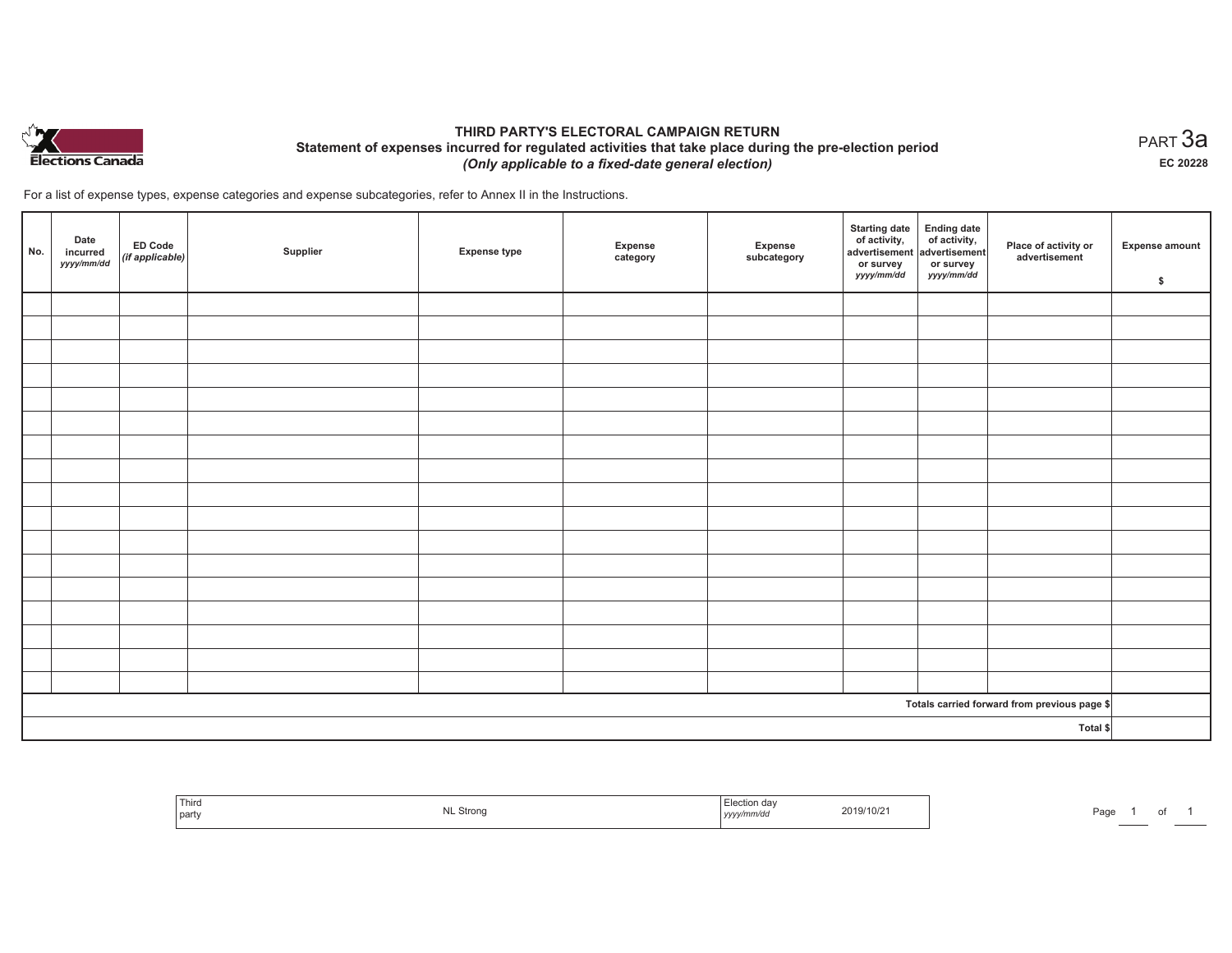

# **THIRD PARTY'S ELECTORAL CAMPAIGN RETURN Statement of expenses incurred for regulated activities that take place during the election period**<br>PART  $3\mathsf{b}$

**EC 20228**

of  $3$ 

For a list of expense types, expense categories and expense subcategories, refer to Annex II in the Instructions.

| No.            | Date<br>incurred<br>yyyy/mm/dd | ED Code<br>(if applicable) | Supplier      | <b>Expense type</b>  | Expense<br>category          | Expense<br>subcategory | <b>Starting date</b><br>of activity,<br>advertisement<br>or survey<br>yyyy/mm/dd | <b>Ending date</b><br>of activity,<br>advertisement<br>or survey<br>yyyy/mm/dd | Place of activity or<br>advertisement        | Expense amount<br>\$ |
|----------------|--------------------------------|----------------------------|---------------|----------------------|------------------------------|------------------------|----------------------------------------------------------------------------------|--------------------------------------------------------------------------------|----------------------------------------------|----------------------|
|                | 2019/09/24                     |                            | Facebook      | Election Advertising | Advertising                  | Content boosting       | 2019/09/11                                                                       | 2019/09/23                                                                     | Newfoundland                                 | 1,056.19             |
| $\overline{2}$ | 2019/09/28                     |                            | Devin Drover  | Partisan Activity    | Salaries, Wages & Consulting | Consulting fees        | 2019/09/11                                                                       | 2019/09/28                                                                     | Newfoundland                                 | 243.00               |
| $\mathbf{3}$   | 2019/09/28                     |                            | Chris Russell | Partisan Activity    | Salaries, Wages & Consulting | Consulting fees        | 2019/09/11                                                                       | 2019/09/28                                                                     | Newfoundland                                 | 63.00                |
|                |                                |                            |               |                      |                              |                        |                                                                                  |                                                                                |                                              |                      |
|                |                                |                            |               |                      |                              |                        |                                                                                  |                                                                                |                                              |                      |
|                |                                |                            |               |                      |                              |                        |                                                                                  |                                                                                |                                              |                      |
|                |                                |                            |               |                      |                              |                        |                                                                                  |                                                                                |                                              |                      |
|                |                                |                            |               |                      |                              |                        |                                                                                  |                                                                                |                                              |                      |
|                |                                |                            |               |                      |                              |                        |                                                                                  |                                                                                |                                              |                      |
|                |                                |                            |               |                      |                              |                        |                                                                                  |                                                                                |                                              |                      |
|                |                                |                            |               |                      |                              |                        |                                                                                  |                                                                                |                                              |                      |
|                |                                |                            |               |                      |                              |                        |                                                                                  |                                                                                |                                              |                      |
|                |                                |                            |               |                      |                              |                        |                                                                                  |                                                                                |                                              |                      |
|                |                                |                            |               |                      |                              |                        |                                                                                  |                                                                                |                                              |                      |
|                |                                |                            |               |                      |                              |                        |                                                                                  |                                                                                |                                              |                      |
|                |                                |                            |               |                      |                              |                        |                                                                                  |                                                                                |                                              |                      |
|                |                                |                            |               |                      |                              |                        |                                                                                  |                                                                                |                                              |                      |
|                |                                |                            |               |                      |                              |                        |                                                                                  |                                                                                | Totals carried forward from previous page \$ |                      |
|                |                                |                            |               |                      |                              |                        |                                                                                  |                                                                                | Total \$                                     | 1,362.19             |

| <sup>'</sup> Thiro<br><b>NL Strong</b><br>party | Election day<br>2019/10/2<br>vyy/mm/dc<br>,,,,, | Page |
|-------------------------------------------------|-------------------------------------------------|------|
|-------------------------------------------------|-------------------------------------------------|------|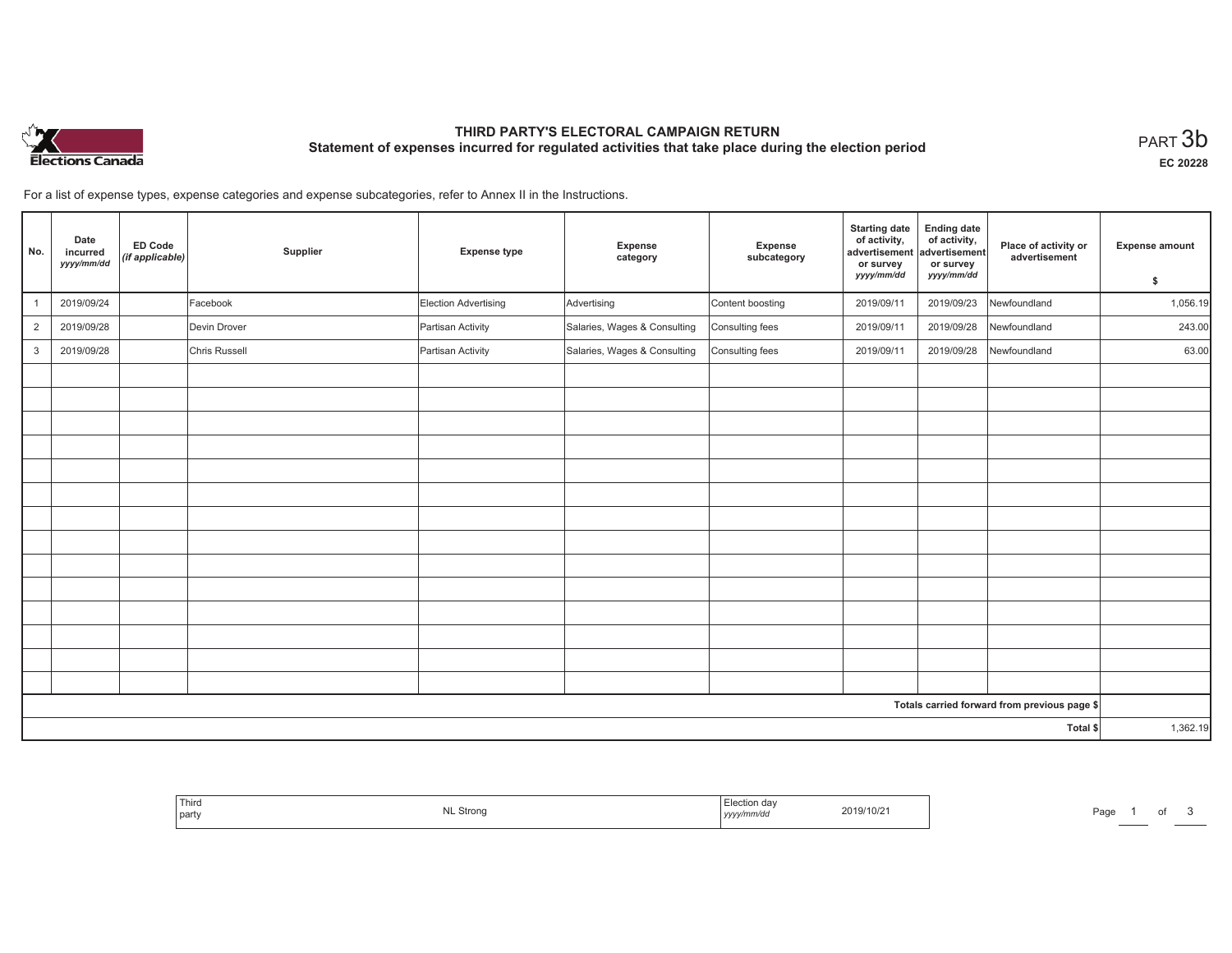

# **THIRD PARTY'S ELECTORAL CAMPAIGN RETURN Statement of expenses incurred for regulated activities that take place during the election period**<br>PART  $3\mathsf{b}$

**EC 20228**

Page 2 of 3

For a list of expense types, expense categories and expense subcategories, refer to Annex II in the Instructions.

| No.            | Date<br>incurred<br>yyyy/mm/dd | <b>ED Code</b><br>(if applicable) | Supplier      | <b>Expense type</b>         | <b>Expense</b><br>category   | Expense<br>subcategory         | <b>Starting date</b><br>of activity,<br>advertisement<br>or survey | <b>Ending date</b><br>of activity,<br>advertisement<br>or survey | Place of activity or<br>advertisement        | <b>Expense amount</b> |
|----------------|--------------------------------|-----------------------------------|---------------|-----------------------------|------------------------------|--------------------------------|--------------------------------------------------------------------|------------------------------------------------------------------|----------------------------------------------|-----------------------|
|                |                                |                                   |               |                             |                              |                                | yyyy/mm/dd                                                         | yyyy/mm/dd                                                       |                                              | \$                    |
|                | 2019/09/28                     |                                   | RMG           | Partisan Activity           | Voter Contact                | Voter contact calling services | 2019/09/22                                                         | 2019/09/28                                                       | NL                                           | 66.88                 |
| $\overline{2}$ | 2019/10/12                     |                                   | Devin Drover  | Partisan Activity           | Salaries, Wages & Consulting | Consulting fees                | 2019/09/29                                                         | 2019/10/12 NL                                                    |                                              | 189.00                |
| 3              | 2019/10/12                     |                                   | Chris Russell | Partisan Activity           | Salaries, Wages & Consulting | Consulting fees                | 2019/09/29                                                         | 2019/10/12 NL                                                    |                                              | 49.00                 |
| $\overline{4}$ | 2019/10/03                     |                                   | <b>RBC</b>    | Partisan Activity           | Other                        | Bank fees                      | 2019/10/03                                                         | 2019/10/03                                                       | NL                                           | 2.00                  |
| 5              | 2019/10/01                     |                                   | Facebook      | <b>Election Advertising</b> | Advertising                  | Content boosting               | 2019/09/25                                                         | 2019/09/30                                                       | <b>NL</b>                                    | 646.42                |
|                |                                |                                   |               |                             |                              |                                |                                                                    |                                                                  |                                              |                       |
|                |                                |                                   |               |                             |                              |                                |                                                                    |                                                                  |                                              |                       |
|                |                                |                                   |               |                             |                              |                                |                                                                    |                                                                  |                                              |                       |
|                |                                |                                   |               |                             |                              |                                |                                                                    |                                                                  |                                              |                       |
|                |                                |                                   |               |                             |                              |                                |                                                                    |                                                                  |                                              |                       |
|                |                                |                                   |               |                             |                              |                                |                                                                    |                                                                  |                                              |                       |
|                |                                |                                   |               |                             |                              |                                |                                                                    |                                                                  |                                              |                       |
|                |                                |                                   |               |                             |                              |                                |                                                                    |                                                                  |                                              |                       |
|                |                                |                                   |               |                             |                              |                                |                                                                    |                                                                  |                                              |                       |
|                |                                |                                   |               |                             |                              |                                |                                                                    |                                                                  |                                              |                       |
|                |                                |                                   |               |                             |                              |                                |                                                                    |                                                                  |                                              |                       |
|                |                                |                                   |               |                             |                              |                                |                                                                    |                                                                  |                                              |                       |
|                |                                |                                   |               |                             |                              |                                |                                                                    |                                                                  | Totals carried forward from previous page \$ | 1,362.19              |
|                |                                |                                   |               |                             |                              |                                |                                                                    |                                                                  | Total \$                                     | 2,315.49              |

| Third<br>2019/10/21<br>MI<br>الγ، JL Strong<br>party<br>' vyyy/mm/da |
|----------------------------------------------------------------------|
|----------------------------------------------------------------------|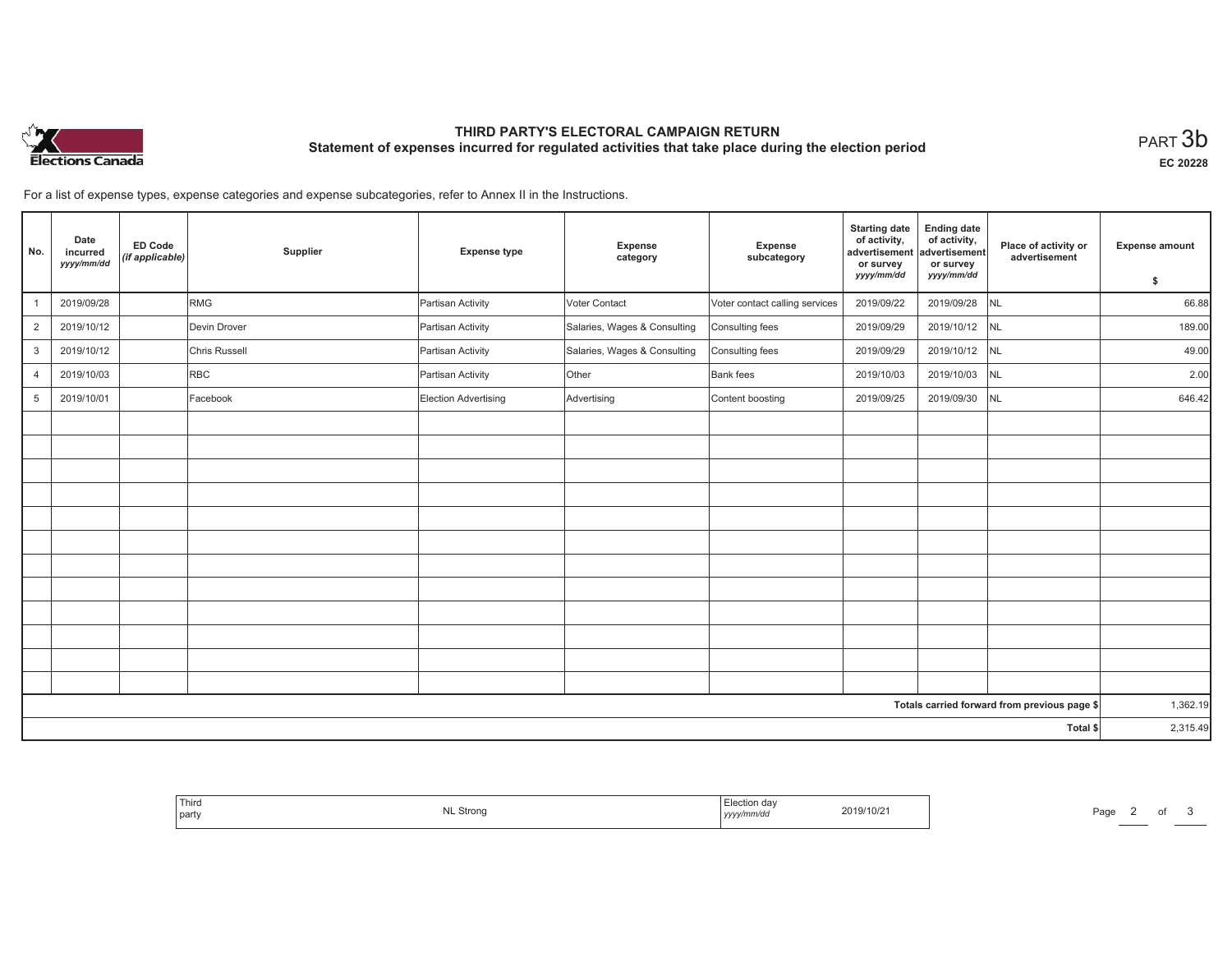

## **THIRD PARTY'S ELECTORAL CAMPAIGN RETURN Statement of expenses incurred for regulated activities that take place during the election period**<br>PART  $3\mathsf{b}$

**EC 20228**

For a list of expense types, expense categories and expense subcategories, refer to Annex II in the Instructions.

| No.             | Date<br>incurred<br>yyyy/mm/dd | <b>ED Code</b><br>(if applicable) | Supplier                                 | <b>Expense type</b>         | <b>Expense</b><br>category   | Expense<br>subcategory     | <b>Starting date</b><br>of activity,<br>advertisement<br>or survey<br>yyyy/mm/dd | <b>Ending date</b><br>of activity,<br>advertisement<br>or survey<br>yyyy/mm/dd | Place of activity or<br>advertisement        | <b>Expense amount</b> |
|-----------------|--------------------------------|-----------------------------------|------------------------------------------|-----------------------------|------------------------------|----------------------------|----------------------------------------------------------------------------------|--------------------------------------------------------------------------------|----------------------------------------------|-----------------------|
|                 |                                |                                   |                                          |                             |                              |                            |                                                                                  |                                                                                |                                              | s.                    |
|                 | 2019/10/15                     |                                   | Facebook                                 | Election Advertising        | Advertising                  | Content boosting           | 2019/10/01                                                                       | 2019/10/09                                                                     | <b>NL</b>                                    | 497.73                |
| $\overline{2}$  | 2019/10/15                     |                                   | Facebook                                 | <b>Election Advertising</b> | Advertising                  | Content boosting           | 2019/10/10                                                                       | 2019/10/14                                                                     | <b>NL</b>                                    | 1,288.98              |
| 3               | 2019/10/19                     |                                   | Facebook                                 | Election Advertising        | Advertising                  | Content boosting           | 2019/10/15                                                                       | 2019/10/17                                                                     | NL                                           | 846.33                |
| $\overline{4}$  | 2019/10/23                     |                                   | Facebook                                 | Election Advertising        | Advertising                  | Content boosting           | 2019/10/08                                                                       | 2019/10/10                                                                     | <b>NL</b>                                    | 72.66                 |
| 5               | 2019/10/23                     |                                   | Facebook                                 | <b>Election Advertising</b> | Advertising                  | Content boosting           | 2019/10/16                                                                       | 2019/10/21                                                                     | <b>NL</b>                                    | 2,418.59              |
| 6               | 2019/10/23                     |                                   | Facebook (correction)                    | Election Advertising        | Advertising                  | Content boosting           | 2019/09/11                                                                       | 2019/10/21                                                                     | NL                                           | $-1.32$               |
| $\overline{7}$  | 2019/01/21                     |                                   | Facebook                                 | Election Advertising        | Advertising                  | Content boosting           | 2019/10/04                                                                       | 2019/10/31                                                                     | <b>NL</b>                                    | 7.08                  |
| 8               | 2019/10/21                     |                                   | Devin Drover                             | Partisan Activity           | Salaries, Wages & Consulting | <b>Consulting Fees</b>     | 2019/10/13                                                                       | 2019/10/21                                                                     | <b>NL</b>                                    | 121.50                |
| 9               | 2019/10/21                     |                                   | Chris Russell                            | Partisan Activity           | Salaries, Wages & Consulting | Consulting Fees            | 2019/10/13                                                                       | 2019/10/21                                                                     | <b>NL</b>                                    | 31.50                 |
| 10 <sup>1</sup> | 2019/10/21                     |                                   | Scotiabank                               | Partisan Activity           | <b>Other</b>                 | <b>Transaction Fees</b>    | 2019/10/16                                                                       | 2019/10/21                                                                     | <b>NL</b>                                    | 3.00                  |
| 11              | 2019/10/21                     |                                   | NationBuilder                            | Partisan Activity           | Office                       | <b>Website Hosting</b>     | 2019/09/11                                                                       | 2019/10/21                                                                     | <b>NL</b>                                    | 86.81                 |
| 12              | 2019/10/21                     |                                   | Go Daddy                                 | Partisan Activity           | Office                       | <b>Website Development</b> | 2019/09/11                                                                       | 2019/10/21                                                                     | <b>NL</b>                                    | 2.25                  |
| 13              | 2019/10/21                     |                                   | The Internet Centre / allconferencecalls | Partisan Activity           | Office                       | Telephone & Internet       | 2019/09/11                                                                       | 2019/10/21                                                                     | <b>INL</b>                                   | 7.08                  |
|                 |                                |                                   |                                          |                             |                              |                            |                                                                                  |                                                                                |                                              |                       |
|                 |                                |                                   |                                          |                             |                              |                            |                                                                                  |                                                                                |                                              |                       |
|                 |                                |                                   |                                          |                             |                              |                            |                                                                                  |                                                                                |                                              |                       |
|                 |                                |                                   |                                          |                             |                              |                            |                                                                                  |                                                                                |                                              |                       |
|                 |                                |                                   |                                          |                             |                              |                            |                                                                                  |                                                                                | Totals carried forward from previous page \$ | 2,315.49              |
|                 |                                |                                   |                                          |                             |                              |                            |                                                                                  |                                                                                | Total \$                                     | 7,697.68              |

| 2019/10/21<br><b>NL Strong</b><br>  party<br>yyyy/mm/dd |
|---------------------------------------------------------|
|---------------------------------------------------------|

Page 3 of 3